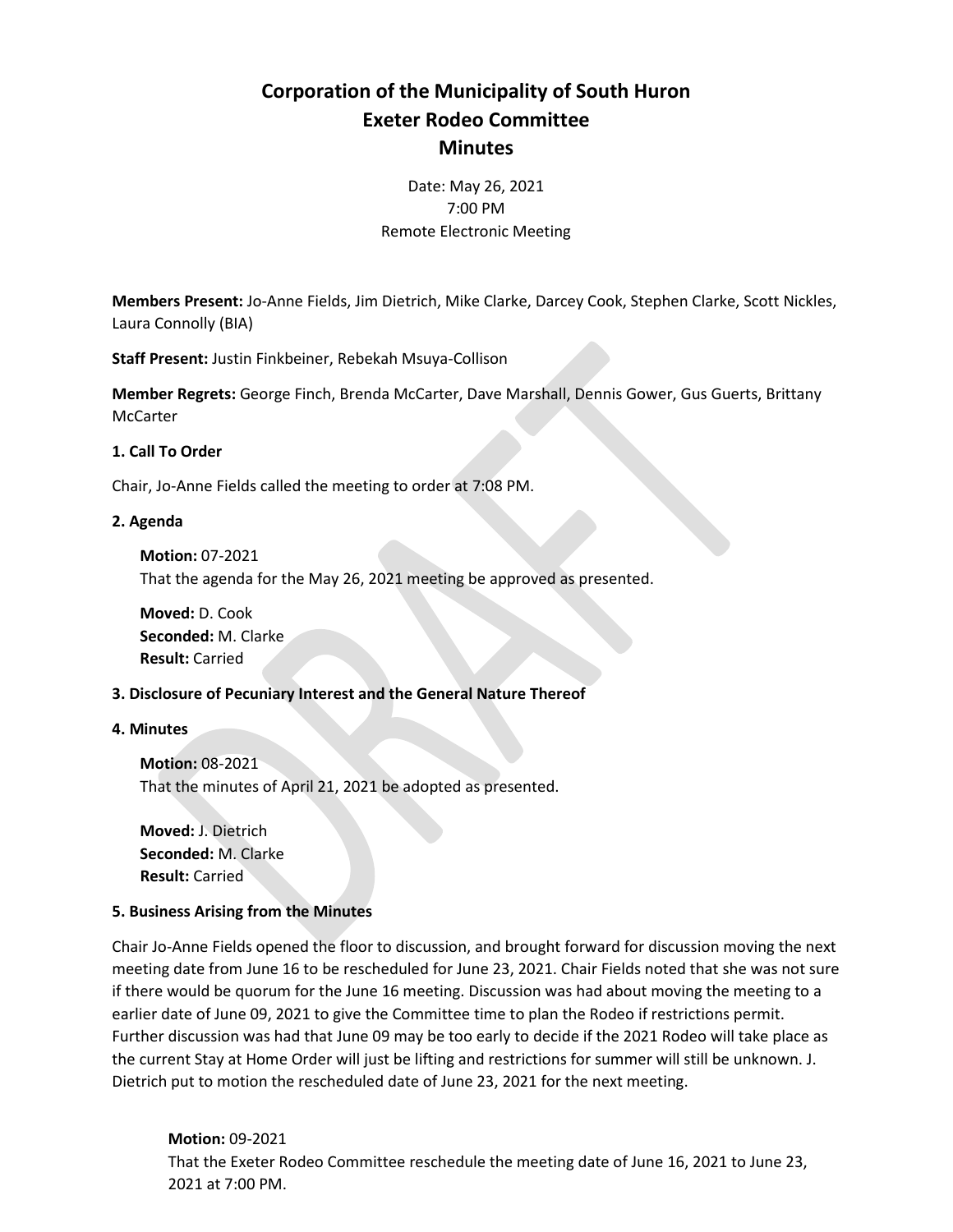**Moved:** J. Dietrich **Seconded:** D. Cook **Result:** Carried

#### **6. Business to be Discussed**

#### 6.1 Terms of Reference

• Draft Terms of Reference prepared by Clerk for discussion

Chair Fields introduced Rebekah Msuya-Collison (Clerk) to the Committee and that the discussion surrounding the draft Terms of Reference would be facilitated through the Clerk during the meeting. Discussion was had about changing the wording of the Purpose of the Committee and Committee Objectives or General Activities found within the Terms of Reference.

Part of the Committee Objective or General Activities involves securing sponsons for the event. Discussion was had on the process for the how the Rodeo Committee can apply for special grants during the COVID-19 Pandemic. The Committee can recommend grants to Council through staff. It was recommended that any grants the Committee wishes to apply for be reviewed by staff and presented to Council for approval. If approved the Committee would apply for the grant with staff assistance.

Discussion was had regarding the number of voting members that make up quorum. Members discussed that they are hesitant to reduce the number of voting members as it may alienate members of the Committee when it comes time for decision making. Discussion was had that if the number of voting members remains the same that the Committee has to ensure moving forward that all members are attending so that quorum can be met for each meeting. Discussion was had that prior to the COVID-19 pandemic and moving the Committee meetings to a remote format that achieving quorum was always difficult. Discussion was had on how voting members would be selected if the number of voting members is reduced. Solution was for the Chair to email all the Committee members prior to the next meeting that the Terms of Reference was being discussed and those interested in remaining a voting member are to email the Chair of their interest. Nonvoting members would still sit on the Committee but would not count towards quorum.

Discussion was had about the Committee's Meeting Roles and Requirements and to include standards on number of meetings to take place throughout the year and the expectations of voting members on number of consecutive meetings that can be missed without reprisal. Members discussed having a minimum of 4 meetings per year with 9 voting members. Chair J. Fields will send out an email to all committee members about the discussion had regarding the terms of reference and to inquire which members express interest in remaining a voting member.

Discussion was had that the Committee will also need to track the volunteers that help with the event to ensure that they are covered under Municipal insurance in the event an injury occurs while volunteering. The list of volunteers would need to be submitted to the Committee prior to the event taking place.

Discussion was had regarding creating a working group for the 25<sup>th</sup> Anniversary Rodeo and if this needs to be included in the Terms of Reference. The Committee can have a working group that must include at least one voting member from the Committee and that the working group cannot include enough Committee members to make quorum. That the